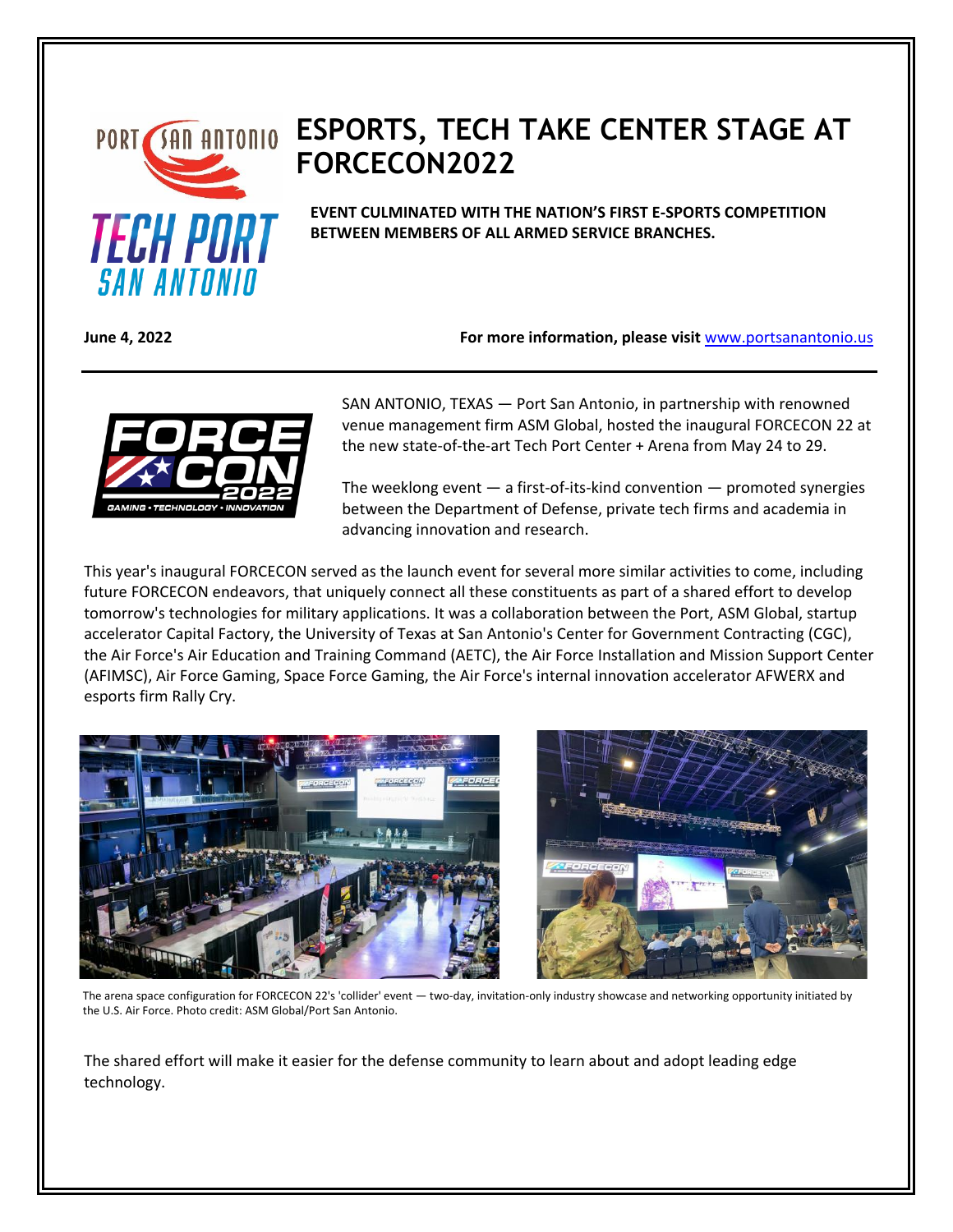

Tech booth area during FORCECON 22 collider event. The event was the launch of several more similar activities to come that will connect tech firms, academia and the Department of Defense to showcase the latest technologies that will help further safeguard the nation. Photo credit: ASM Global.

ASM Global, which oversees operations of Tech Port Center + Arena, ensured maximum use of the building's many spaces and integrated technology during the event — which included a large convention floor that was transformed into a 3,200-seat arena, classrooms and meeting rooms, a prototyping lab, a LAN gaming center and an industry showroom.

Of particular interest to the defense community are the integration of cybersecurity, virtual / augmented reality (VR / AR), robotic and artificial intelligence (AI) technologies to advance 21st-century needs. These technologies were on display during an invitation-only 'collider' event on May 24 and 25, which was developed by the U.S. Air Force to build a community that is inclusive of innovators, educators, researchers and members of the public who are ensuring that the nation's servicemembers maintain a leading edge in fast-evolving technologies. Tech booth area during FORCECON 22 collider event. The event was the launch of several more similar activities to come that will connect tech firms, academia and the Department of Defense to showcase the latest technologies that will help further safeguard the nation. Photo credit: ASM Global.

The second component of FORCECON 22 consisted of an esports training and cross-branch championship for Halo: Infinite that was open to the public. Teams represented during the competition included Air Force Gaming, Space Force Gaming, Army Esports, Marine Corps Gaming, Navy Esports and Coast Guard Esports.

As championship play among the armed forces' teams took place, FORCECON 22 also hosted an open bracket tournament for Halo: Infinite. Gamers from across the region were invited to compete in Tech Port Center + Arena's LAN gaming center for a chance to win part of the \$10,000 prize pool, with finalists having the privilege of playing on the main stage on May 29.

In the end, Air Force Gaming emerged as the victor of the cross-branch tournament.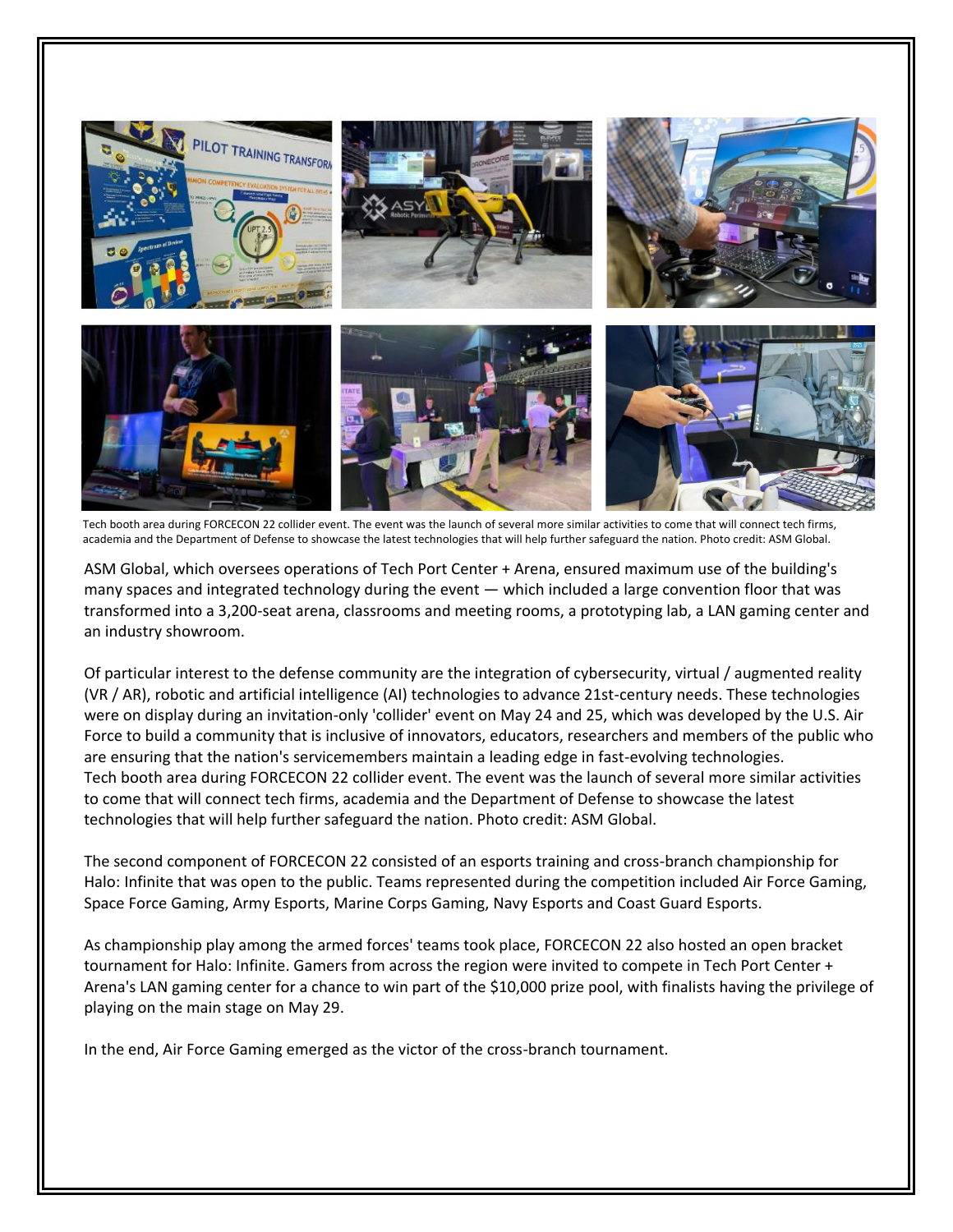

The members of the Air Force Gaming esports team, who won the cross-branch Halo: Infinite championship during FORCECON 22. Photo credit: Port San Antonio.

"The event was a great way to bring defense leadership and young servicemembers together to share ideas, collaborate on the role of gaming in force development and showcase the best teams across our armed forces," said Will Garrett, Port San Antonio's Vice President of Talent and Technology Development and Integration.

"FORCECON 22 put a strong underscore on Tech Port Center + Arena's very special capabilities and value to many different kinds of users — including the government and private sectors, educators, esports enthusiasts and members of the general public — who came together with shared enthusiasm in collaborating, developing and embracing new technologies that support our national defense priorities," he added.



Located just down the hallway from the arena, Tech Port Gaming LAN Center's 60 stations allowed players to take part in an open bracket Halo: Infinite competition (above), with an opportunity for winners to play the Air Force Gaming team in a friendly match on the main stage (below). Photo credit: ASM Global/Port San Antonio.





Department of the Air Force Gaming League achieved two major firsts over Memorial Day weekend — the first Department of Defense Armed Forces Sports Championship and the inaugural Air Force Gaming Minor League Championships. The gaming league took center stage at the inaugural FORCECON 22 event at the new Tech Port Center + Arena on May 28 and 29. Photo credit: U.S. Air Force / Armando Perez.